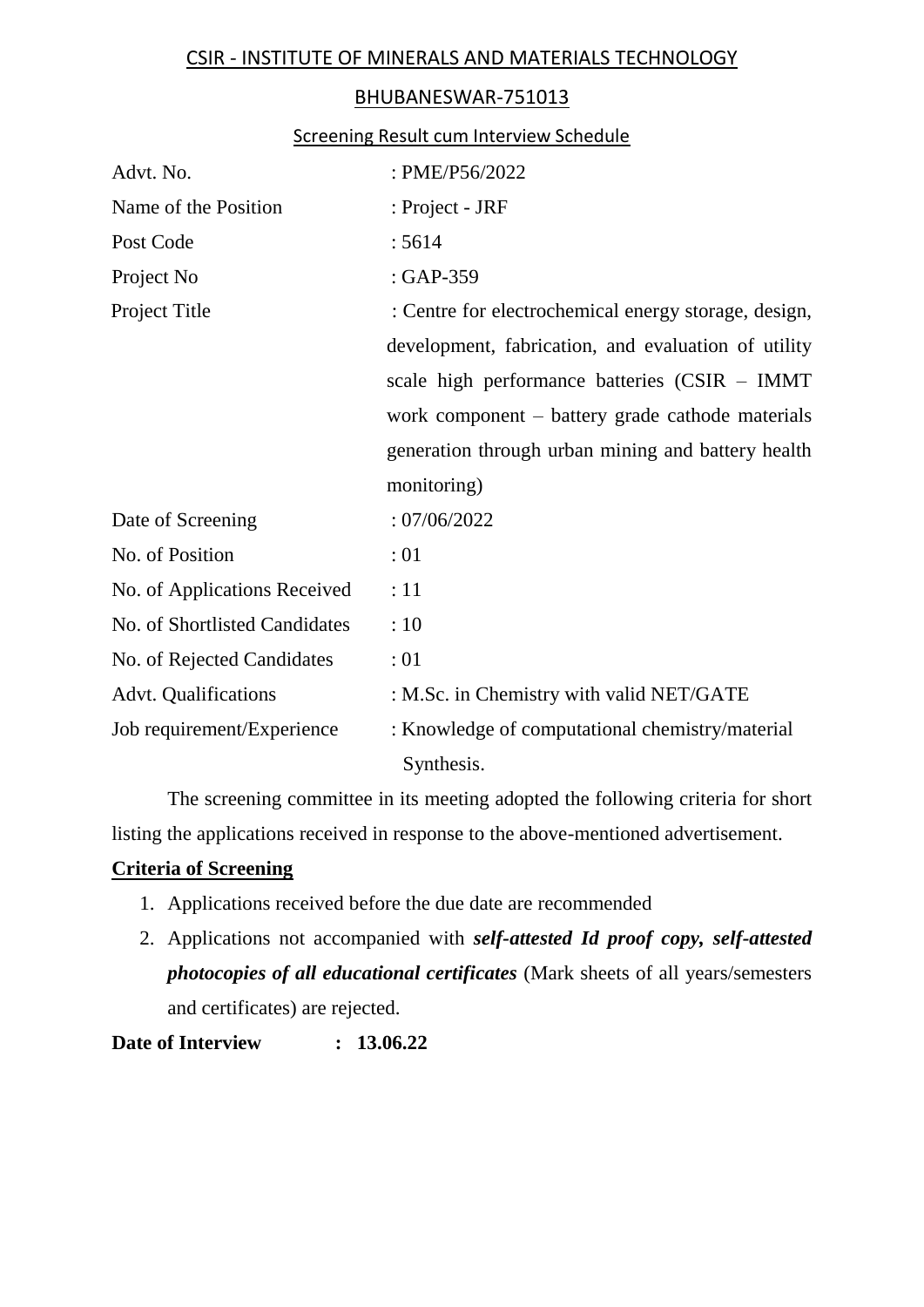| Sl.<br>No. | <b>Application</b><br>$\bf No$ | Name of the<br>Candidate(Dr./Mr./Mrs.) | Father's/Husband's<br><b>Name</b> | <b>Recommendations of</b><br>the Screening<br><b>Committee</b> |
|------------|--------------------------------|----------------------------------------|-----------------------------------|----------------------------------------------------------------|
| 1.         | P56/5614/01                    | Sabyasachi Das                         | Chittaranjan Das                  | Eligible for Interview                                         |
| 2.         | P56/5614/02                    | Arun Ku Upadhyaya                      | Digambar Upadhaya                 | Eligible for Interview                                         |
| 3.         | P56/5614/03                    | Naresh Kumar Rauta                     | Sushil Kumar Rauta                | Eligible for Interview                                         |
| 4.         | P56/5614/04                    | Smruti Sourav                          | Padma Lochan Das                  | Eligible for Interview                                         |
| 5.         | P56/5614/05                    | Soumya Ranjan Sahoo                    | Bijay Kumar Sahoo                 | Eligible for Interview                                         |
| 6.         | P56/5614/06                    | Sasmita Dhala                          | Chhatish Chandra Dhala            | Eligible for Interview                                         |
| 7.         | P56/5614/07                    | Debashish Nayak                        | Pradip Kumar Nayak                | Eligible for Interview                                         |
| 8.         | P56/5614/08                    | Abinash Mohapatra                      | Nihar Ranjan Mohapatra            | Eligible for Interview                                         |
| 9.         | P56/5614/09                    | Sonali Samal                           | Sanjay Kumar Samal                | Eligible for Interview                                         |
| 10.        | P56/5614/10                    | Susandhya Rout                         | <b>Manmath Nath Rout</b>          | Eligible for Interview                                         |

All the above candidates are informed that the interview for the above-said position has been scheduled to be held on **13 June 2022 at 3.00p.m**. All the candidates are advised to download the Microsoft Team (MS Team) application on their PC or Mobile to appear for the online interview through video conferencing. The MS Team link to join the online interview will be provided to the shortlisted candidates on **12th June 2022** by mail.